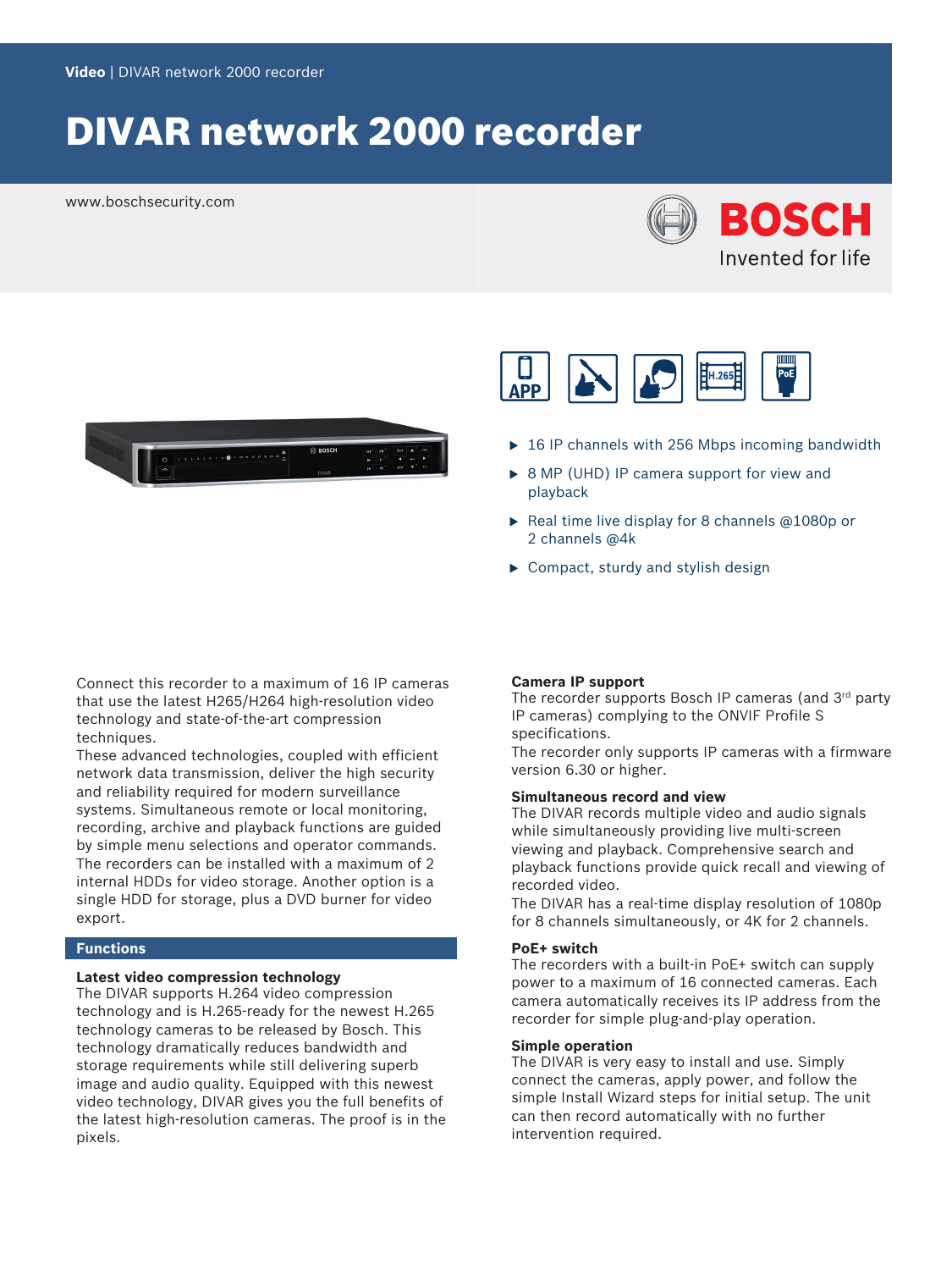#### **DDNS**

Bosch offers its customers free Dynamic Domain Name Services (DDNS) for access to network-connected devices via a "friendly" hostname without the need for costly static IP addresses. This makes it easier for uninterrupted access to important video from devices regardless of their location.

#### **Alarms**

All models have extensive alarm handling functions and telemetry control. Alarm functions include local inputs and relay outputs, plus motion detection in user-defined areas. If an alarm is detected, the DIVAR can:

- send an e-mail notification and/or FTP push
- sound a buzzer and/or display a warning
- activate local alarm output

#### **Local control**

The unit can be easily operated and programmed via the on-screen display menu system using:

- the supplied mouse
- the front panel control keys
- the supplied remote control

#### **Inputs and outputs**

Video inputs, audio inputs/output, and alarm inputs/ outputs are located on the rear panel. Two video connectors (VGA/HDMI) provide

simultaneous output for monitor A for live display (with zoom) and playback (display can be frozen and zoomed). The displays allow full-screen, multi-screen, and sequenced viewing.

#### **Dome control**

The DIVAR can control pan/tilt/zoom (PTZ) equipment using commands sent via IP connection (using ONVIF protocol for supported devices).

#### **Network control**

Use the PC software or built-in web application via a network for live viewing, playback, and configuration.

#### **Watermark**

The DIVAR includes an authenticity check for both local and remote archives, ensuring recording integrity. An Archive Player is provided for playback of secure video files and to check if video is authentic.

#### **Smartphone App**

A DIVAR Viewer App from Bosch for iOS and Android devices is available for:

- live and playback viewing
- recorder configuration
- PTZ control

This means you can watch live video from cameras connected to the DVR from anywhere in the world. You can also control focus, pan, tilt and zoom on PTZenabled cameras.

#### **Certifications and approvals**

| <b>Standards</b>        |                                                                                                                                                                                                                                          |
|-------------------------|------------------------------------------------------------------------------------------------------------------------------------------------------------------------------------------------------------------------------------------|
| Alarm                   | EN 50130-5:2011, Alarm systems - Part 5:<br>Environmental test methods, Class I, Fixed<br>equipment                                                                                                                                      |
| Lightning<br>protection | To ALL long input / output - and supply-wiring.<br>Alarm inputs and relay output, Video inputs and<br>Outputs, dome-control outputs, power-cable, Audio<br>In/Out.<br>$\pm$ 0.5, 1kV line to line,<br>$\pm$ 0.5, 1 and 2kV line to earth |

| $ENU - SaleV - Europe$               |                                                          |  |
|--------------------------------------|----------------------------------------------------------|--|
| <b>FU Directives</b>                 | 2014/35/EU (LVD), 2014/30/EU (EMC),<br>2011/65/EU (RoHS) |  |
| <b>EMC</b> Emission                  | EN 55032:2012/AC2013, class B                            |  |
| <b>EMC</b> Immunity                  | EN 50130-4:2011/A1:2014                                  |  |
| <b>FMC</b> mains<br><b>Harmonics</b> | EN 61000-3-2:2014                                        |  |
| <b>FMC Mains</b><br>fluctuations     | EN 61000-3-3:2013                                        |  |
| LVD Safety                           | CB scheme + IEC/EN/UL 62368-1:2014/AC:2015               |  |
| <b>RoHS</b>                          | EN 50581:2012                                            |  |

#### **EMC + Safety - USA and Canada**

**EMC + Safety - Europe**

| India                   |                                    |
|-------------------------|------------------------------------|
| Safety Canada           | CAN/CSA-C22.2 No. 62368-1          |
| Safety USA<br>(UL, cUL) | UL 62368-1, Edition 2, Dec 1, 2014 |
| <b>FMCUSA</b>           | 47 CFR part 15 (FCC), Class B      |

| BIS (Bureau of | BIS registration for external Power adapter |
|----------------|---------------------------------------------|
| Indian         | (comes / packed with the main product)      |
| Standards)     |                                             |

#### **Australia**

| ACMA FMC  |              | RCM logo on product label |  |
|-----------|--------------|---------------------------|--|
| Region    |              | <b>Certification</b>      |  |
| Australia | <b>RCM</b>   | DOC SAL Variants          |  |
|           | <b>RCM</b>   | DOC SAL                   |  |
| Europe    | <b>CE</b>    | ST-VS 2016-F-087          |  |
| USA       | $\mathsf{U}$ | FCC & UL                  |  |
|           | <b>FCC</b>   | FCC & UL                  |  |

**Installation/configuration notes**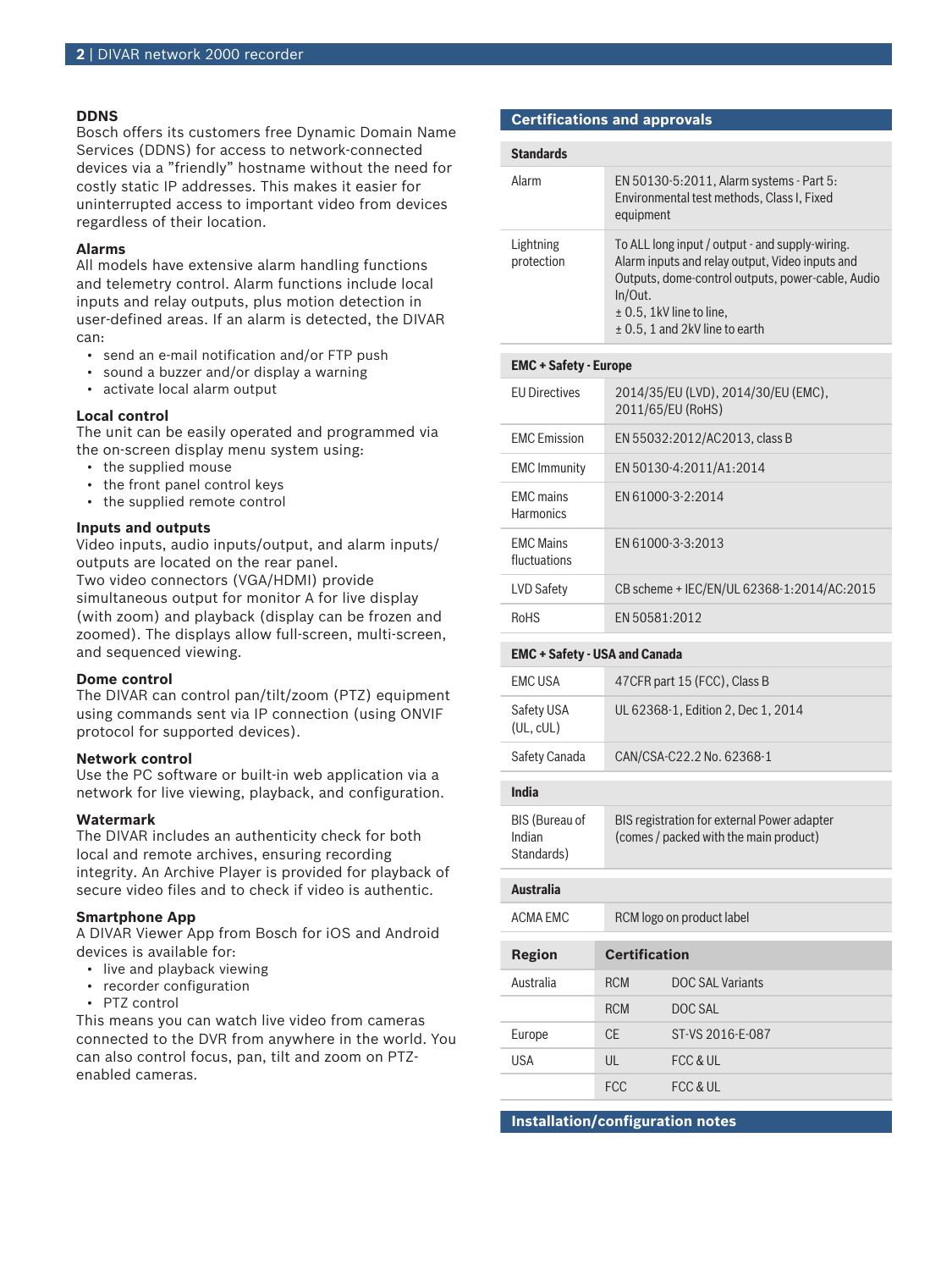

*DIVAR network 2000 (no PoE) back panel*

|                                   | RJ45 video input for max. 16 IP cameras<br>connected via external switch (optional with<br>DHCP configuration) |
|-----------------------------------|----------------------------------------------------------------------------------------------------------------|
| 果                                 | <b>RJ45 Ethernet connection</b><br>(10/100/1000Base-T according to<br>IEEE802.3)                               |
| <b>VGA MON.A</b>                  | 1 D-SUB (Monitor output)                                                                                       |
| <b>HDMI MON.A</b>                 | 1 HDMI (Monitor output)                                                                                        |
| <b>ALARMIN</b>                    | 4 screw terminal inputs, cable diameter<br>AWG26-16 (0.4-1.29 mm)                                              |
| <b>ALARM OUT</b>                  | 2 screw terminal outputs, cable diameter<br>AWG26-16 (0.4-1.29 mm)                                             |
| <b>AUDIO OUT</b>                  | 1 RCA (Audio output)                                                                                           |
| <b>MIC IN</b>                     | 1 RCA (Audio input)                                                                                            |
|                                   |                                                                                                                |
| <b>RS-485</b>                     | Screw terminal output                                                                                          |
| <b>RS-232</b>                     | DB9 male, 9-pin D-type (for service)                                                                           |
| ss <del>⊂.</del>                  | One USB (3.0) connector for mouse or USB<br>memory device; one USB (2.0) also on front<br>panel                |
| Power input with<br>On/Off switch | 12 VDC (5A)<br>AC input adapter: 100~240 VAC, 50-60 Hz,<br>1.5A                                                |



*DIVAR network 2000 (8 PoE) back panel*

| $\blacksquare$ $_{\mathsf{PoF}}$ | Max. 8 RJ45 PoE ports (115 W; 25.5 W max.<br>per port) connected with DHCP configuration<br>(maximum 16 IP channels possible) |
|----------------------------------|-------------------------------------------------------------------------------------------------------------------------------|
| 뿜                                | RJ45 Ethernet connection<br>$(10/100/1000$ Base-T according to<br>IEEE802.3)                                                  |
| <b>VGA MON A</b>                 | 1 D-SUB (Monitor output)                                                                                                      |
| <b>HDMI MON.A</b>                | 1 HDMI (Monitor output)                                                                                                       |

| <b>ALARM IN</b>  | 4 screw terminal inputs, cable diameter<br>AWG26-16 (0.4-1.29 mm)  |
|------------------|--------------------------------------------------------------------|
| <b>ALARM OUT</b> | 2 screw terminal outputs, cable diameter<br>AWG26-16 (0.4-1.29 mm) |
| AUDIO OUT        | 1 RCA (Audio output)                                               |
| <b>MIC IN</b>    | 1 RCA (Audio input)                                                |
| <b>RS-485</b>    | Screw terminal output                                              |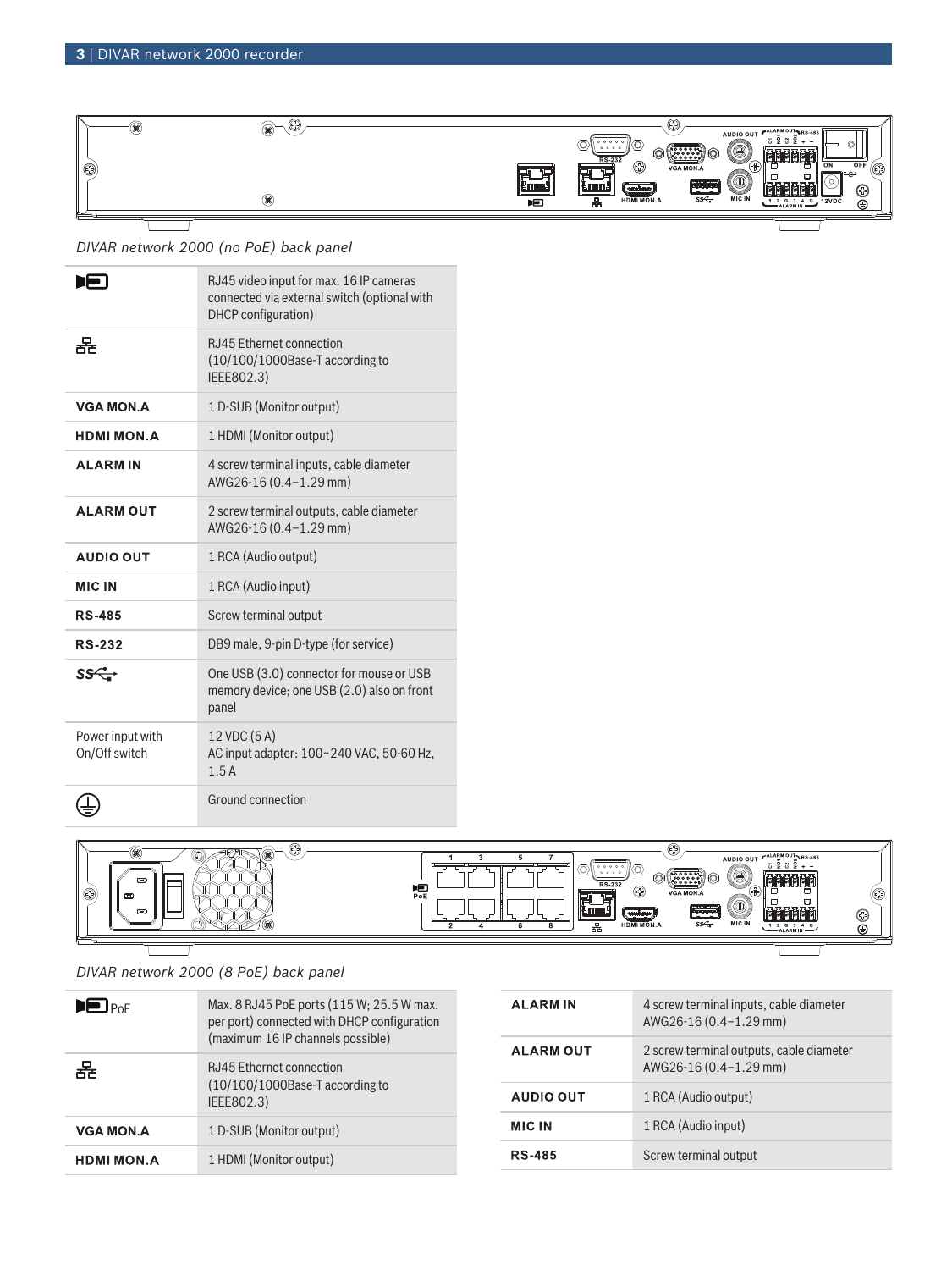| <b>RS-232</b>                     | DB9 male, 9-pin D-type (for service)                                                            |
|-----------------------------------|-------------------------------------------------------------------------------------------------|
|                                   | One USB (3.0) connector for mouse or USB<br>memory device; One USB (2.0) also on front<br>panel |
| Power input with<br>On/Off switch | 100~240 VAC, 50-60 Hz, 3.5 A, 190 W                                                             |
|                                   | Ground connection                                                                               |



# *DIVAR network 2000 (16 PoE) back panel*

| $\blacksquare$ Poe                | Max. 16 PoE ports (115 W; 25.5 W max. per<br>port) connected with DHCP configuration<br>(max. 16 IP cameras) |
|-----------------------------------|--------------------------------------------------------------------------------------------------------------|
| 果                                 | <b>RJ45 Ethernet connection</b><br>(10/100/1000Base-T according to<br>IEEE802.3)                             |
| <b>VGA MON.A</b>                  | 1 D-SUB (Monitor output)                                                                                     |
| <b>HDMI MON.A</b>                 | 1 HDMI (Monitor output)                                                                                      |
| <b>ALARMIN</b>                    | 4 screw terminal inputs, cable diameter<br>AWG26-16 (0.4-1.29 mm)                                            |
| <b>ALARM OUT</b>                  | 2 screw terminal outputs, cable diameter<br>AWG26-16 (0.4-1.29 mm)                                           |
| <b>AUDIO OUT</b>                  | 1 RCA (Audio output)                                                                                         |
| <b>MIC IN</b>                     | 1 RCA (Audio input)                                                                                          |
| <b>RS-485</b>                     | Screw terminal output                                                                                        |
| <b>RS-232</b>                     | DB9 male, 9-pin D-type (for service)                                                                         |
| ss <del>⊂.</del>                  | One USB (3.0) connector for mouse or USB<br>memory device; one USB (2.0) also on front<br>panel              |
| Power input with<br>On/Off switch | 100~240 VAC, 50-60 Hz, 3.5 A, 190 W                                                                          |
|                                   | Ground connection                                                                                            |

# **Technical specifications**

| <b>Power</b>                                               |                                          |  |
|------------------------------------------------------------|------------------------------------------|--|
| <b>External power</b><br>adapter AC input<br>(without PoE) | 100-240 VAC; 50-60 Hz; 1.5 A             |  |
| AC input (with PoE)                                        | 100-240 VAC; 50-60 Hz; 3.5 A; 190 W      |  |
| RTC battery on main<br><b>PCB</b>                          | Lithium CR2032, 3 VDC                    |  |
| Power adapter DC<br>output (without PoE)                   | 12 VDC; 5 A                              |  |
| <b>DVR Power input</b><br>(without PoE)                    | 12 VDC                                   |  |
| Maximum main<br>power consumption<br>(no HDD)              | 8.7 W without PoE<br>15.2 W with PoE     |  |
| Maximum power<br>consumption of PoE+<br>switch             | 115W                                     |  |
| Maximum power<br>consumption<br>(per PoE+ port)            | 25.5W                                    |  |
| <b>Mechanical</b>                                          |                                          |  |
| Dimensions (WxDxH)                                         | 375 x 323 x 53 mm (14.8 x 12.7 x 2.1 in) |  |
| Weight with PoE<br>switch (excluding<br>HDD(s) and DVD)    | 4.2 kg (9.3 lb) approx.                  |  |
| Weight without PoE<br>switch (excluding<br>HDD(s) and DVD) | 3.8 kg (8.4 lb) approx.                  |  |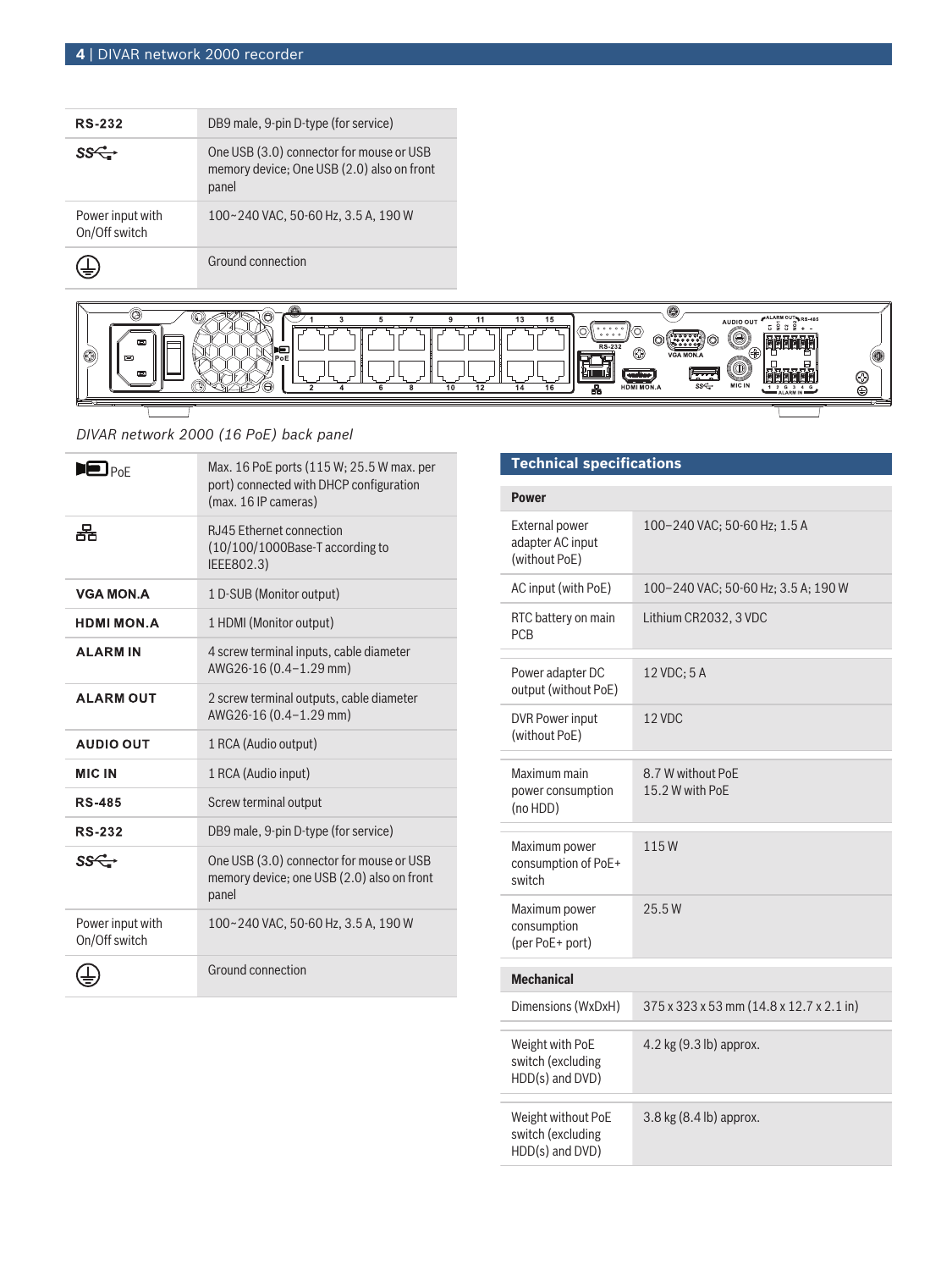| <b>Environmental</b>                               |                                                                                                                        |  |
|----------------------------------------------------|------------------------------------------------------------------------------------------------------------------------|--|
| Operating<br>temperature (incl.<br>HDD(s) and DVD) | +0°C to +40°C (+32°F to +104°F)                                                                                        |  |
| Storage temperature                                | $-40^{\circ}$ C to +70 $^{\circ}$ C ( $-40^{\circ}$ F to +158 $^{\circ}$ F)                                            |  |
| Operating humidity                                 | <93% non-condensing                                                                                                    |  |
| Storage humidity                                   | <95% non-condensing                                                                                                    |  |
| <b>Video storage</b>                               |                                                                                                                        |  |
| Internal storage<br>options                        | Max. 2 SATA HDD or 1 SATA HDD +<br>1 DVD (R/RW)<br>Max. capacity per HDD: 6 TB<br>Max. supported speed per HDD: 6 Gb/s |  |
| <b>Alarms and detections</b>                       |                                                                                                                        |  |
| Motion detection set<br>by camera                  | Essential or Intelligent Video Analytics (IVA),<br>Motion +                                                            |  |
| Alarm activations                                  | Video loss, motion detection, input alarm,<br>system alarm                                                             |  |
| Events triggered by<br>alarm                       | Recording, PTZ movement, alarm out, email,<br>buzzer, screen message, Mon A and B<br>activated.                        |  |
| Inputs                                             | 4 inputs configurable NO/NC, max. input<br>voltage 5 VDC                                                               |  |
| Outputs                                            | 2 relay outputs                                                                                                        |  |
| Relay contact                                      | Max. rated, 30 VDC, 2 A continuous or<br>125 VAC, 1 A (activated)                                                      |  |
| <b>Exporting</b>                                   |                                                                                                                        |  |
| DVD (optional)                                     | Built-in DVD+R/RW writer                                                                                               |  |
| USB                                                | Flash memory or external HDD (FAT32)                                                                                   |  |
| Network                                            | Web Client software or Video Client                                                                                    |  |
| <b>Playback</b>                                    |                                                                                                                        |  |
| Multi-channel                                      | Simultaneous 1/4/9/16 channels                                                                                         |  |
| Mode                                               | Forward, reverse, slow play, fast play, frame-<br>by-frame                                                             |  |
| Search                                             | Time, channel, type, smart                                                                                             |  |
| <b>Network</b>                                     | Video Client, Web client, App                                                                                          |  |
| Restrict                                           | Restrict video by user rights for viewing                                                                              |  |
| Protection                                         | Protect video against overwriting                                                                                      |  |
| <b>Retention time</b>                              | Automatically delete recordings after 1 to 365<br>days                                                                 |  |

|                        | <b>Recording</b>                     |                                                                                                                                        |
|------------------------|--------------------------------------|----------------------------------------------------------------------------------------------------------------------------------------|
|                        | Decoding<br>compression              | H.265/H.264/MJPEG                                                                                                                      |
|                        | Speed                                | Max. 30 IPS per channel, configurable                                                                                                  |
|                        | <b>Bit rate</b>                      | 16 kbps to 24 Mbps per channel                                                                                                         |
|                        | Record interval                      | 1~120 min (default: 60 min), Pre-record:<br>1~30 sec, Post-record: 10~300 sec                                                          |
|                        | Mode                                 | Manual, Scheduled (regular, motion<br>detection, alarm), Stop                                                                          |
|                        | Resolution                           | 8MP, 6MP, 5MP, 3MP, 1.3MP, 1080p, 720p                                                                                                 |
| <b>Network control</b> |                                      |                                                                                                                                        |
|                        | <b>Fthernet</b>                      | RJ45 port (10/100/1000 Mbps)                                                                                                           |
|                        | PC software                          | Video Client, Web client                                                                                                               |
|                        | <b>APP<sub>S</sub></b>               | iPhone, Android                                                                                                                        |
|                        | User access                          | Maximum 128 users. Bosch advises a<br>maximum of 4 simultaneous connections.<br>More connections can cause performance<br>limitations. |
|                        | Protocols                            | HTTP, HTTPS, TCP/IP, IPv4/IPv6, UPnP,<br>RTSP, UDP, SMTP, NTP, DHCP, DNS/DDNS,<br>IP Filter, PPPoE, FTP                                |
|                        |                                      |                                                                                                                                        |
|                        | <b>Video performance</b>             |                                                                                                                                        |
|                        | Maximum IP camera<br>channels        | 16                                                                                                                                     |
|                        | Maximum incoming<br>bandwidth        | 256 Mbps                                                                                                                               |
|                        | Maximum recording<br>bandwidth       | 192 Mbps                                                                                                                               |
|                        | Maximum<br>transmission<br>handwidth | 128 Mbps                                                                                                                               |
|                        | <b>Display</b>                       |                                                                                                                                        |
|                        | Resolution                           | 3840×2160, 1920×1080, 1280×1024,<br>1280×720, 1024×768                                                                                 |
|                        | OSD                                  | Camera title, Time, Video loss, Motion<br>detection, Recording, PTZ                                                                    |
|                        | <b>Audio</b>                         |                                                                                                                                        |
|                        | <b>MIC</b> Input                     | 1 channel (via RCA) 200 to 3000 mV,<br>10 kOhm                                                                                         |
|                        | Output                               | 1 channel (via RCA) 200 to 3000 mV, 5 kOhm                                                                                             |
|                        | Direction                            | Bidirectional (audio input and output<br>connected via device)                                                                         |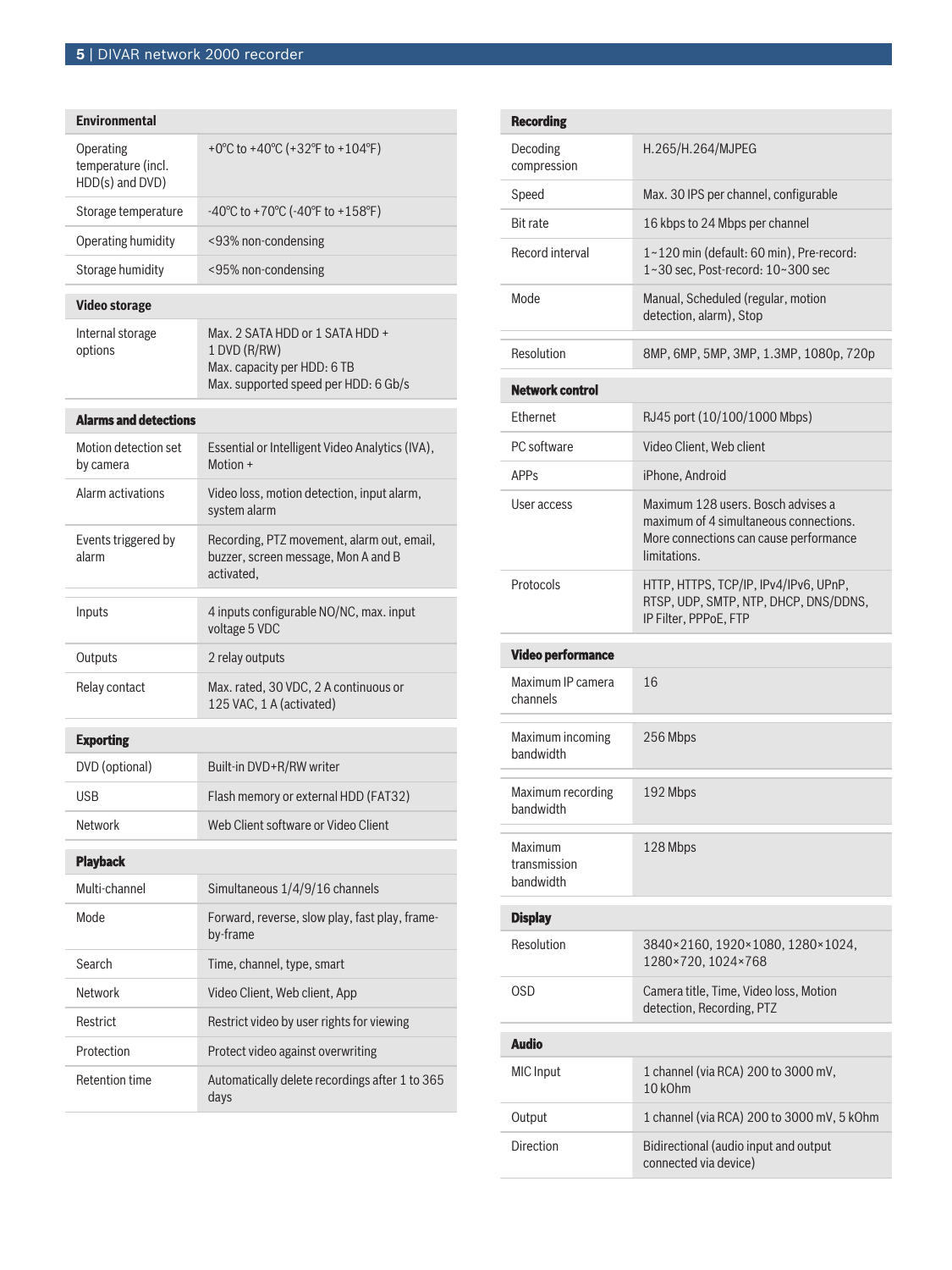#### **Ordering information**

#### **DDN-2516-200N00 DIVAR network 2000 16IP**

High-resolution recorder for network surveillance systems.

Recorder 16ch w/o HDD Order number **DDN-2516-200N00**

#### **DDN-2516-200N08 DIVAR network 2000 16IP 8PoE**

High-resolution recorder for network surveillance systems. Recorder 16ch w/o HDD 8PoE

Order number **DDN-2516-200N08**

#### **DDN-2516-200N16 DIVAR network 2000 16IP 16PoE**

High-resolution recorder for network surveillance systems. Recorder 16ch w/o HDD 16PoE Order number **DDN-2516-200N16**

#### **DDN-2516-212N00 Recorder 16ch 1x2TB**

High-resolution recorder for network surveillance systems. Recorder 16ch 1x2TB

Order number **DDN-2516-212N00**

### **DDN-2516-112D00 Recorder 16ch 1x2TB DVD**

High-resolution recorder for network surveillance systems. Recorder 16ch 1x2TB DVD Order number **DDN-2516-112D00**

#### **DDN-2516-212N08 Recorder 16ch 1x2TB 8PoE**

Recorder 16ch 1x2TB 8PoE High-resolution recorder for network surveillance systems. Order number **DDN-2516-212N08**

#### **DDN-2516-112D08 Recorder 16ch 1x2TB 8PoE DVD**

High-resolution recorder for network surveillance systems. Recorder 16ch 1x2TB 8PoE DVD

Order number **DDN-2516-112D08**

#### **DDN-2516-212N16 Recorder 16ch 1x2TB 16PoE**

High-resolution recorder for network surveillance systems. Recorder 16ch 1x2TB 16PoE Order number **DDN-2516-212N16**

### **DDN-2516-112D16 Recorder 16ch 1x2TB 16PoE DVD**

High-resolution recorder for network surveillance systems. Recorder 16ch 1x2TB 16PoE DVD Order number **DDN-2516-112D16**

#### **Accessories**

#### **DVR-XS100-A 24/7 SURVEILLANCE HDD EXPANSION 1TB** Storage expansion kit. 1 TB

Order number **DVR-XS100-A**

#### **DVR-XS200-A 24/7 SURVEILLANCE HDD EXPANSION 2TB**

Storage expansion kit. 2 TB Order number **DVR-XS200-A**

#### **DVR-XS300-A 24/7 SURVEILLANCE HDD EXPANSION 3TB**

Storage expansion kit. 3 TB Order number **DVR-XS300-A**

#### **DVR-XS400-A 24/7 SURVEILLANCE HDD EXPANSION 4TB**

Storage expansion kit. 4 TB Order number **DVR-XS400-A**

#### **DVR-XS600-A 24/7 SURVEILLANCE HDD EXPANSION 6TB**

24/7 SURVEILLANCE HDD EXPANSION 6TB Order number **DVR-XS600-A**

### **DVR-XS-DVD-B DVD writer Expansion kit B**

DVD writer Expansion kit B Order number **DVR-XS-DVD-B**